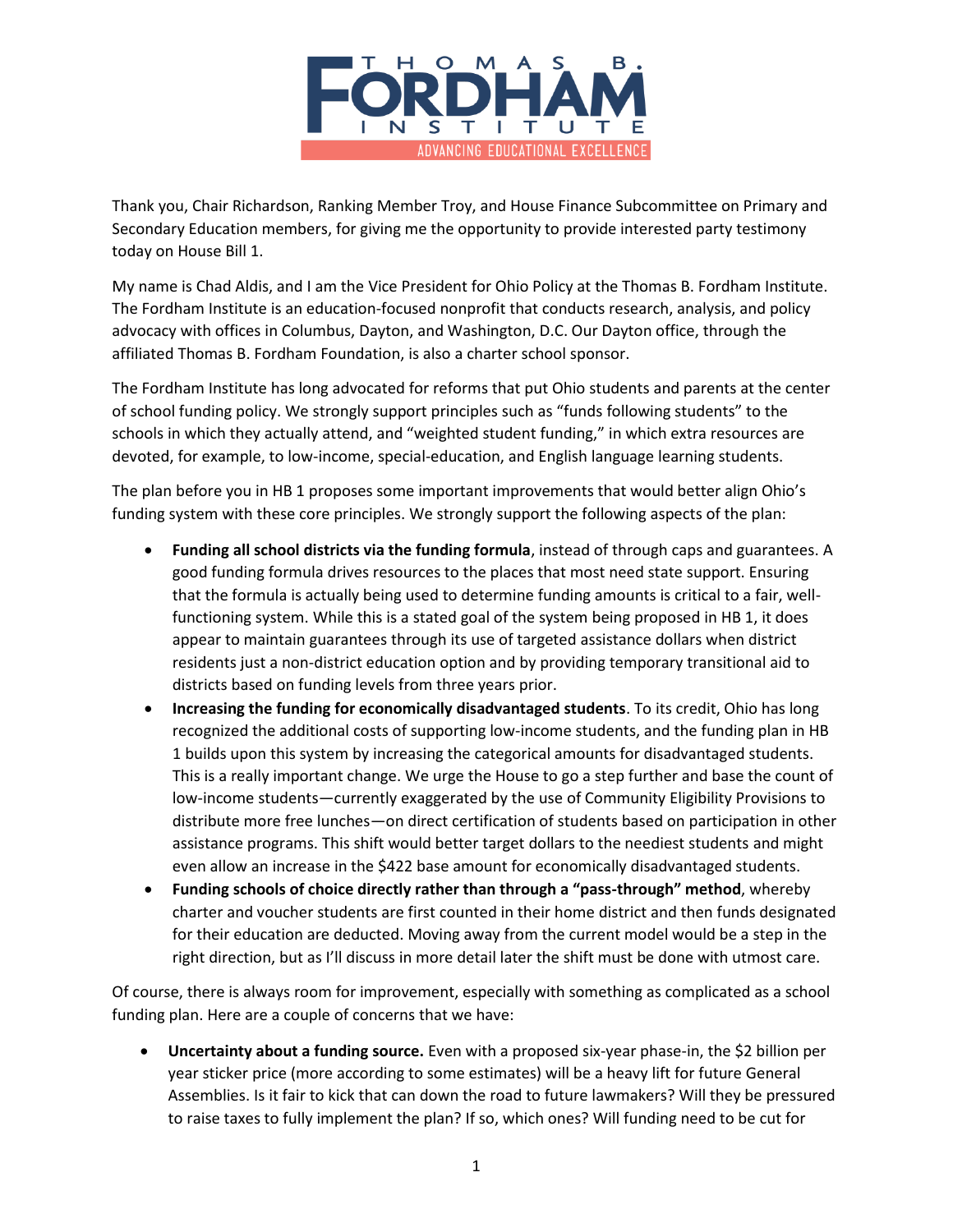other programs? Again, which ones? If legislators are unable to fully fund the significant outlays demanded under this proposal, will they be accused of failing to properly fund Ohio schools? Could the state be subject to another round of school funding lawsuits because this plan sets a specific cost for educating a student and then doesn't meet it? The Ohio Constitution doesn't appear to allow for "phase-ins" of a constitutional funding system.

 **Interdistrict open enrollment.** While the plan's approach to funding students based on where they attend school is commendable, it should not create disincentives for districts to accept non-resident students. It appears that wealthier districts will be heavily disincentivized from participating in open enrollment and providing important opportunities to students from higher poverty districts. This could reduce the already limited options available to families in some areas. We suggest either retaining the current funding structure for open enrollment or developing an alternative calculation methodology as appears to have been done for some career and technical centers.

As for charter schools, we've written extensively on the large shortfalls, relative to their local district, that they face in terms of overall taxpayer funding. Despite educating children of similar backgrounds, brick-and-mortar charters in the Ohio Eight receive on average about \$4,000 per-pupil less than their local district. The discrepancy is due to the fact that local funding, with limited exceptions, does not follow students to charter schools.

As a matter of fairness to charter students—most of whom come from low-income families or are students of color—the state should work towards funding equity for charters. While HB 1 improves upon the initial version of the plan that was in HB 305, the treatment of public charter schools remains concerning. On a positive note, recent estimates indicate that Ohio Eight charters would see an average funding increase of \$1,389 per pupil under this plan. This is a step in the right direction. **Unfortunately, the plan does not narrow funding gaps between Ohio's urban charters and urban districts.** Because the average funding for Ohio Eight districts increases \$1,713 per pupil, the funding gap actually grows.

This inequity puts charters at a tremendous disadvantage relative to their nearby districts in competing for talented teachers and offering comparable academic and non-academic supports. Also worth noting is the relatively small increases that general-education charter high schools would see under the proposal, often below \$1,000 per pupil. One of the state's finest urban high schools—Dayton Early College Academy (DECA)—actually *loses* \$82 per student under the plan.

Leveling the playing field between charters and districts is a heavy lift, but the following tweaks to the funding plan would improve equity for charters:

- **Calculate charters' base costs in exactly the same way as districts.** To its credit, the updated plan generally moves charters into the same base-cost model as districts. But, without any obvious policy rationale, it doesn't provide full base amounts in three of the cost components. It also appears to exempt charter schools from some minimums when determining the number of special teachers funded. If the plan has indeed captured the costs of educating a student, it should apply to charters just as it does to districts.
- **Revisit the base cost model for operating high schools.** The base cost model calls for fewer teachers per student in grades 9-12, hence lowering the assumed costs**.** Such an approach might be okay for entire districts, which can redistribute centralized resources to high schools, but it could hurt standalone high schools that often face higher costs. For instance, high schools may